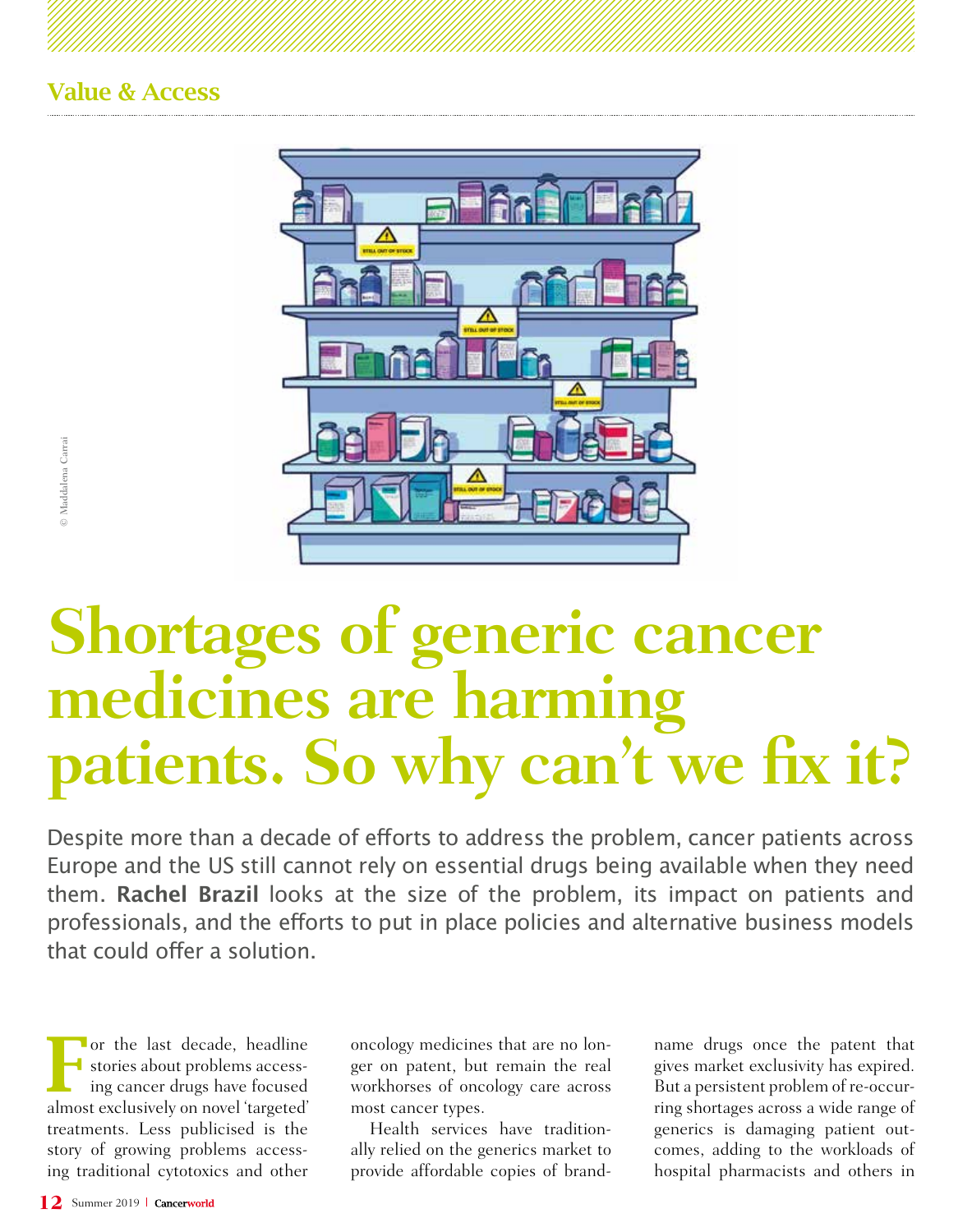the care team, and raising questions about how to balance the need for competition against the requirement of a guaranteed supply line.

Whilst the problem is not unique to oncology, shortages of generic drugs have hit cancer treatment hard. This is because generics form such an important part of treatment protocols, and because if a particular drug is unavailable, it is often not possible to substitute something similar.

Adrian van den Hoven is Director General of Medicines for Europe, the representative body of the European generics industry. "If you look at the number and the volume of drugs provided to patients for cancer they would mostly be generic medicines," he points out.

#### A worldwide problem

That countries in central and eastern Europe face the greatest problems may come as no surprise. Less expected, however, are the growing reports of shortages across the whole of Europe as well as the US. After a decade of failure to fix this, it is clear the problem is complex and multi-faceted and will need some radical solutions.

In 2014 the European Association of Hospital Pharmacists (EAHP) published the first pan-European survey on drug shortages in the hospital sector. A second survey published in 2018 indicated that, despite efforts to counter shortages, the problems may be getting worse (bit.ly/EAHP\_shortages). Of 1,666 respondents across 38 countries, almost 92% reported experiencing shortages compared with just over 86% in 2014. Almost two in five respondents said the problem

occurred on a weekly basis and typically lasted a few months.

The past five years have seen global shortages of at least ten essential oncology drugs: bleomycin, carboplatin, carmustine, cisplatin, fluorouracil, gemcitabine, irinotecan, methotrexate, mitomycin and etoposide. Part of the problem is that it's a "moving target", argues Alexandru Eniu, a medical oncologist at the Ion Chiricuta Cancer Institute in Cluj, Romania. Eniu contributed to a 2017 report on Cancer Medicines Shortages in Europe published by the Economist Intelligence Unit together with the European Society for Medical Oncology. "Shortages occur and then they get solved and then they re-occur," he says.

In Romania, says Eniu, shortages occur almost daily for certain medicines, "and this is affecting the activity of a large number of oncologists and the prognosis of many many patients" – patients like those Eniu was treating two years ago: "I had to treat breast cancer without tamoxifen for six months… There is no replacement for certain breast cancer patients." Medicines predominantly used in childhood cancers are also in chronically short supply, he adds.

In neighbouring Hungary, shortages of generic drugs for cancer started to be reported in 2012. "Previously there were just shortages of vaccines or orphan drugs, but oncology was new," says Róbert Vida, a pharmacy researcher from the University of Pécs. Whilst many shortages are global, says Vida "not all of the drugs are used by all countries, so there is a different pattern of drug shortages from country to country."

The United States also experiences shortages. The FDA (US drug regulator) recorded a total of 306

shortages in 2018. As of December 2018, 16 active chemotherapy drugs were in short supply. "Shortages in general were getting better," says Erin Fox, director of Drug Information at the University of Utah Health Care, "but in the middle of 2017 they started to get much worse, with lots of shortages of very basic products." The biggest impact on oncology patients currently is in supportive care, says Fox, including the saline bags needed to make up antiemetic infusions and pain relief drugs such as morphine and hydromorphone. The problem was caused by manufacturing shutdowns at several large Pfizer facilities.

The past five years have seen global shortages of at least ten essential oncology drugs

One ongoing shortage in both Europe and the US is of the BCG (Bacillus Calmette-Guerin) vaccine, an intravesical immunotherapy used to treat early-stage bladder cancer. "It is very troublesome right now, here in the US, with supplies not being as readily available as we would like," says Fox. This particular shortage started in 2012, when its supply was disrupted in Europe due to a temporary suspension of production in Sanofi Pasteur's Toronto manufacturing facility. In 2016 the company announced production would stop completely by 2018, leaving only an alternative inferior strain.

Shortages can be local, such as the 2012 shortage in Germany of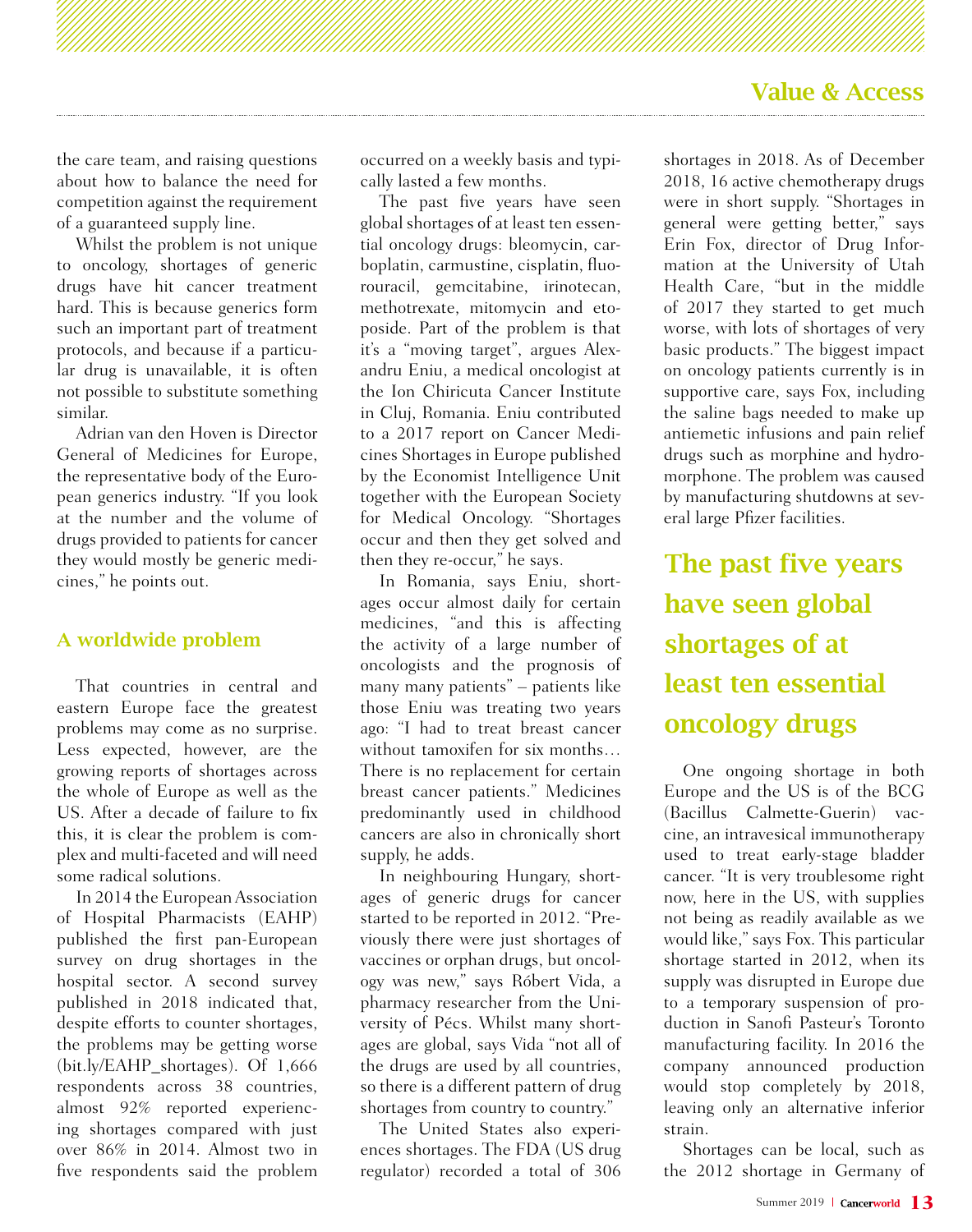5-fluorouracil, a cytotoxic used to treat colorectal and a variety of other cancers. This happened as a consequence of Teva Pharmaceuticals pulling out, leaving a sole remaining German manufacturer.

The knock-on effect, however, was felt across eastern and central Europe, says Eniu. "In these countries prices are somewhat lower than in other countries, such as Germany or the Netherlands. So obviously if they have only 100 vials of the drug or tablets, the producers will sell them to the country that pays more."

Vida sees similar 'parallel exporting' in Hungary, "The economic power of a country has an effect on what is available, so countries with more patients and more money get what is left, and countries like Hungary won't get the drugs."

Poland, Romania, Bulgaria, and Greece also suffer in this way, according to Aida Batista, Vice-President of the European Association of Hospital Pharmacists and director of the pharmacy at Centro Hospitalar in Vila Nova de Gaia, in Portugal. She adds that, although against EU law, "In Poland and also in Portugal the governments have taken measures to avoid parallel exports of products that are experiencing shortages in other countries."

#### Impact on patients

When cancer drug shortages occur they have real impacts on patients.

In Hungary, Vida says he has experienced shortages of the drugs carmustine and melphalan used as part of a multidrug combination for treating lymphoma. "Usually [shortages] can be solved with a generic substitution or individual importation from other European countries," but he says on occasion they have had to settle for a second-line treatment: "it was more expensive and had more side effects."

Similarly, oncologist Umberto Tirelli of the National Cancer Institute in Aviano, Italy, reported carmustine shortages in May 2011, with stocks running out during autologous bone marrow transplantation of nine lymphoma patients. They were forced to modify treatment plans, leading to longer waiting periods for some patients (those already achieving good results) and the use of an experimental alternative drug.

The rate of bladder cancer recurrence increased from 16% before the shortage to 43% in those treated during the shortage

A US study published in 2013 looked at two periods of treatment in 2010 and 2011 at a New York cancer centre, where approximately one in ten patients had their treatments changed due to shortages of paclitaxel (Taxol), which was substituted with docetaxel (Taxotere) – a more expensive alternative. The physicians involved considered the alternatives less effective in almost one in three patients.

The global shortages of the BCG vaccine have meant rationing in many regions. From 2012 to 2016 the French National Agency for

Health Products Safety (ANSM) restricted its use to the highest-risk groups and stopped maintenance treatments. Marc Colombel, a French oncologist at Edouard Herriot Hospital, in Lyon, reported on the impact at a recent oncological urology meeting. He looked at outcomes in a patient group that had been 'sub-treated' during this period, and found a significant clinical and economic impact.

The rate of bladder cancer recurrence increased from 16% in those treated prior to the shortage to 43% in those treated during the shortage. The risk of surgical removal of the entire bladder increased. And the overall economic impact was a doubling of subsequent treatment costs.

Given such adverse impacts on outcomes, there is also a worry that, when official supply lines run dry, patients and hospitals may try to source unavailable drugs from black market internet vendors.

Vida and colleagues conducted a study of the vast number of online pharmacies which, while not legal, seem to operate with relative impunity. "We saw that even when they are not available in the legal supply chain, these drugs are available [online]," he says. He identified online sources for all cancer drugs that were in short supply in Hungary in 2016, including cisplatin, oxaliplatin, doxorubicin, fluorouracil, and methotrexate. From previous studies he suspects these drugs were authentic generics, but may have been beyond their expiry date and incorrectly stored. Vida is not yet aware of any patients having purchased cancer drugs online, but says in Hungary there are concerns that private clinics may look to these kinds of sources.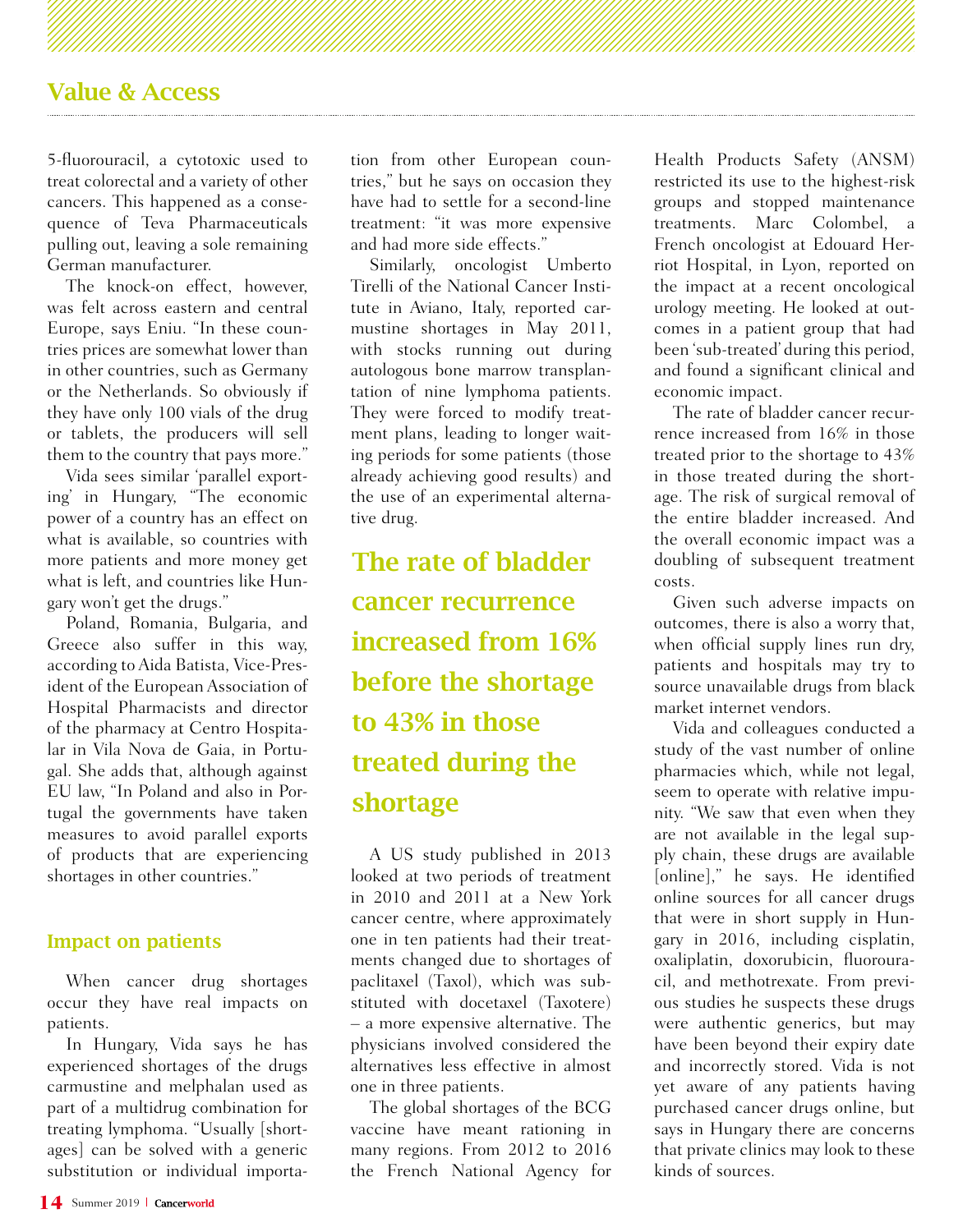#### Impact on healthcare professionals

Shortages of cancer drugs also impact heavily on workloads. The 2018 EAHP survey found that almost two in five respondent pharmacists spent at least five hours a week dealing with shortages. "It's always a burden on doctors, pharmacists and nurses,' says Batista. "Suddenly we receive a phone call saying 'We don't have this,' and you have to make lots of calls to another hospital and vendors. We have an informal network between hospitals to ask: 'Please lend me this, and I'll lend you this.'

"We spend a lot of time reaching agreements with the doctor and deciding 'for this patient I want this and for that patient I want that', and we have to get it fast if we don't have it in the hospital."

The lack of information can make the situation worse, and shortages often create wider ripples, she adds. "When there is a shortage of one medicine and we have to change to another, everybody changes together, so the demand increases on that medicine and it provokes a shortage of the other one. It's like a snowball round and round, and sometimes it's quite difficult to find a solution."

Cancer services in the US face similar pressures, according to Fox. "We have to do a lot of work trying to figure out how much we have on hand and then figure out strategies so that we can stretch that supply. We're triaging and rationing." During the recent shortages of saline bags she says many hospitals would administer antiemetics via syringe: "The patients got the same dose at the end of the day, so that was fine, but the computer work that we had to do… we had to update 700 different order sets [which created] over 100 hours of work."

#### **An enduring problem**



Statistics from the US reporting the number of new drug shortages in the years 2001 to 2018 show the problem is not getting better. Sixteen of the shortages reported in 2018 related to chemotherapy drugs, of which 15 were injectables

Source: Erin Fox, University of Utah Drug Information Service

#### The root of the problem

Speaking from the perspective of the European generics industry, van den Hoven argues that the root of the problem lies in policies adopted by "hospitals together with health ministries" in the wake of the 2009 financial crisis. "Over the last few years, for a lot of cancer drugs especially injectable chemotherapy drugs, the policies of most payers has been to try and get the lowest price possible. The end result has been an extreme consolidation of manufacturing. The number of suppliers has really declined dramatically," he says. He cites the example of Portugal, where he says suppliers of oncology injectables have fallen from eight to two over the past five years, and Italy, where he says 15–20% of hospital tenders attract no bids at all.

One consequence, he argues, is that when problems arise with manufacturing quality or supply chains, these can quickly lead to shortages. "These are unfortunately regular occurrences now because the number of manufacturers is so limited… It's very difficult for the

industry to invest because the prices are so low. There's no business case." An example of this situation occurred in 2013 when German pharmaceutical giant Boehringer Ingelheim decided to shut down its Ohio-based contract manufacturing unit Ben Venue Laboratories, which produced the Johnson & Johnson cancer drug Doxil – a pegylated liposome-encapsulated form of doxorubicin that had recently gone off patent. After several years of regulatory and quality control issues and periods of suspended production, the company eventually decided the additional investments needed could not be justified.

#### Policies and forward planning

As far back as 2001, the European Union passed a directive (2001/83/ EC EU Directive) that aimed to minimise the risk of drug shortages. It mandates pharmaceutical companies to provide advance notification of production stoppages, whether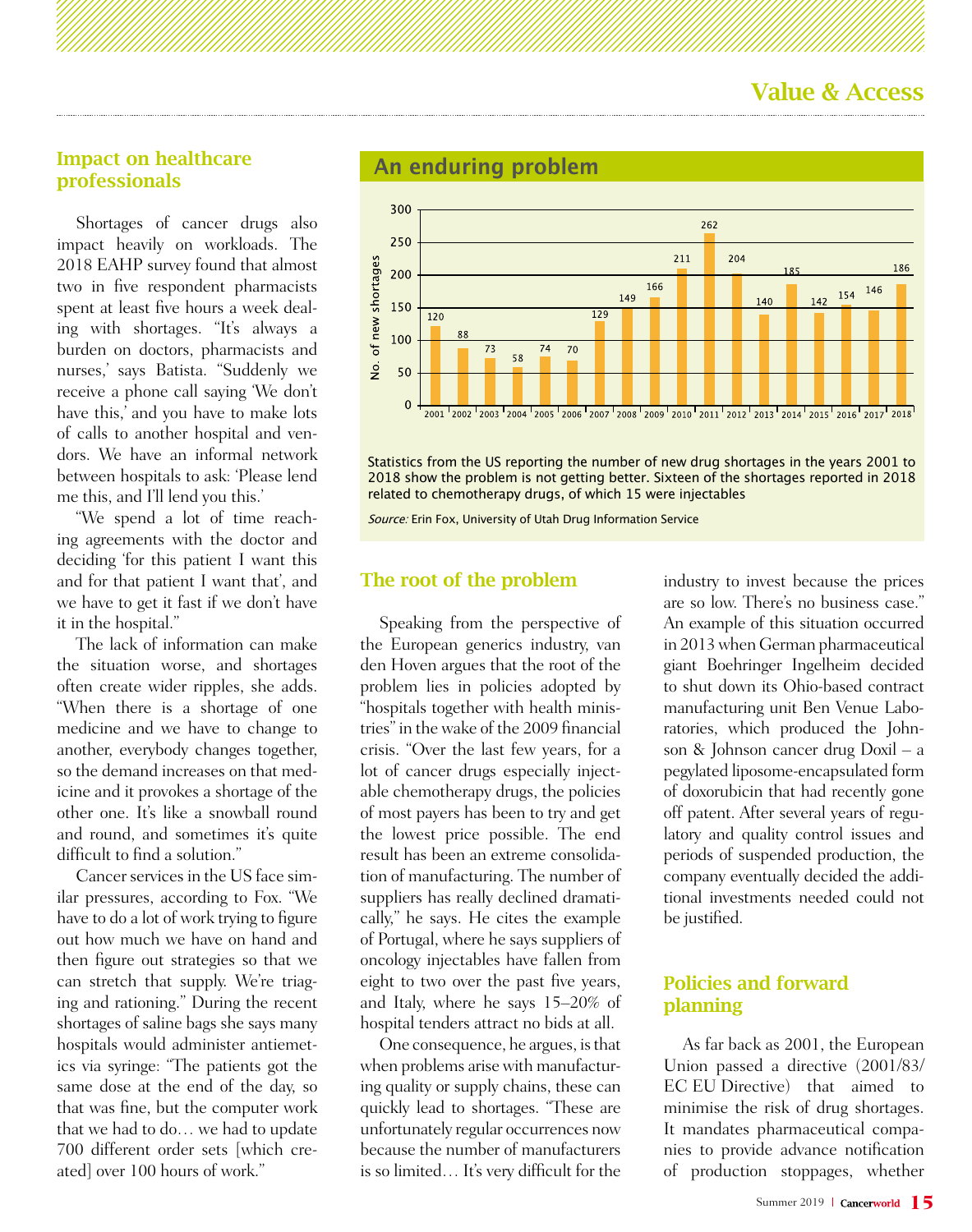permanent or temporary, although they are not obliged to share information on the causes. How this has been implemented varies within EU countries, but only 56% of respondents to the EAHP survey judged their countries' reporting process to be effective. "What is happening in many countries is that you find out today from the pharmacy that they don't have any cisplatin," says Eniu. For patients who are undergoing cycles of chemotherapy this can have a big impact: "Knowing in advance and planning for that is very important and this should be feasible," he says.

"I think one of the difficulties is there's no sharing of information across countries," says Medicine for Europe's van den Hoven, "and as a result, if you have a genuine manufacturing shortage with an impact across several countries, there isn't really good coordination."

One of the most proactive agencies is the French ANSM. "When there is a shortage they establish a process of discussion with all the manufacturers of that product to try to manage the source and increase the supply to prevent a disruption," says van den Hoven. In 2016 France introduced a new regulatory tool that set out sanctions for industry breaches, but Francois Bocquet, a pharmacist specialising in law and health economics at Paris Descartes University, says the regulation has not really fixed the problem, "as the number of drug shortages has never been so significant. The problem remains major and no therapeutic class is spared."

The US seems to have had more success in its regulatory response. In 2012 it passed a law that requires manufacturers to report shortages to the FDA, including the reasons and expected duration. This provides the basis of a searchable public database

on the FDA website. The FDA is also able to take measures to avoid shortages, although it cannot require a company to increase production of a specific drug.

"This actually made a tremendous difference," Fox believes, not least because, in dealing with manufacturing and quality issues, the FDA can use regulatory discretion to prevent shortages posing a risk to patients. "For example, if they know there is a batch of vials that have some particles in them, but everything else about the medicine is safe, they can allow the company to sell that product, but with a filter."

They will also work with alternative companies to help them ramp up production, speedily approving new production lines or raw material sources to help increase supplies, adds Fox. "Back in 2012 there was a significant shortage of methotrexate injections, and the FDA was able to approve another supplier to alleviate the shortage very quickly."

# The FDA can use regulatory discretion to prevent shortages posing a risk to patients

Eniu would like to see more proactive measures in Europe to predict the likelihood of shortages. In Romania the government does step in and make use of special authorisations to get drugs into the country, "but this is always after the fire has started," he says. "The ideal situation would be a system to prevent it from happen-

ing, by taking measures before the shortages actually occur." The 2017 report on cancer medicines shortages in Europe that he contributed to outlined six policy recommendations to prevent and manage shortages (bit.ly/ EIU-ESMO\_Shortages). In April 2019, in advance of elections to the European Parliament, ESMO worked with MEPs to launch a cross-party call for 'tangible political commitments' to act on these recommendations as a matter of urgency during the 2019–2024 legislative cycle (see box opposite).

#### A market failure?

The report also focused on creating the right financial incentives for industry to improve production infrastructure. Some see this as a key problem, particularly for medicines with relatively small markets. "There are no financial incentives, they are losing money, so I guess the market laws are not functioning very well in this area, especially in the generic low-profit medicines," says Eniu.

van den Hoven argues that current cost cutting and uncertainty in the generic drugs market makes investment very difficult. "We need to figure out a more long-term predictable scenario so that companies will reinvest again on the manufacturing supply side." He argues that those in charge of buying medicines need to be part of the dialogue. "They should enable tenders to allow for price competition, but there should be a component of security of supply in there."

Medicines for Europe has held internal discussions around procurement models that would offer very-long-term contracts, including a requirement to invest in manufacturing capacity. "This is a very radical